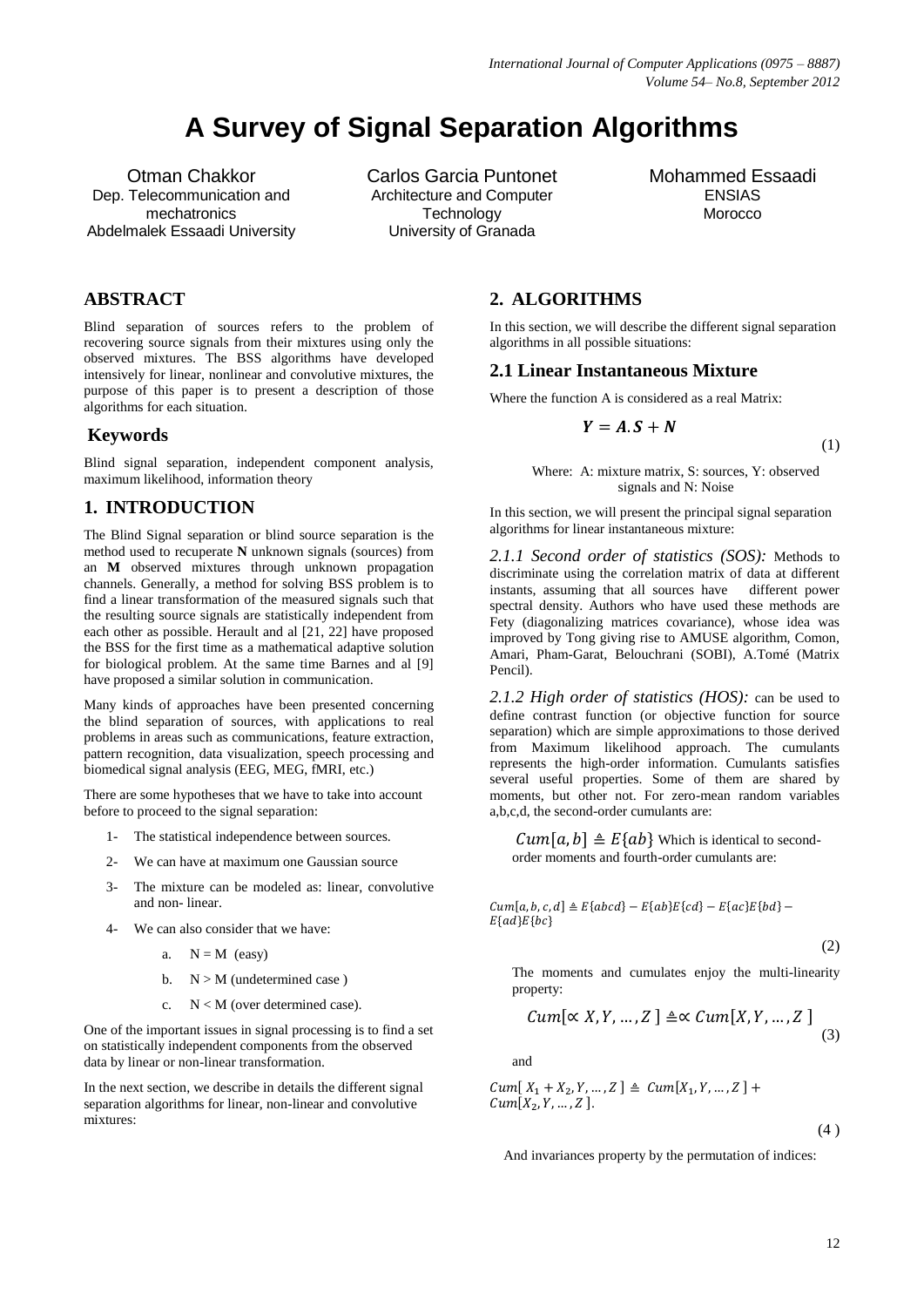$$
Cum[X_1, X_2, ..., X_r] = Cum[X_{\sigma(1)}, X_{\sigma(2)}, ..., X_{\sigma(r)}
$$
\n(5)

The algorithms based on high-order statistics were used by Herault-Jutten using the moments, generated implicitly by the application of nonlinear odd function to observations (adaptive algorithms). Methods that explicitly use the cumulants were proposed by Cruces, Lacoume, Garat, Mansour, Jutten, Moreau-Macchi, Martín-Clemente, Hyvarinen, Comon or Cardoso. Those methods optimize the contrast functions that depend on the cumulants (module, square, etc. ...) and/or based on matrix decompositions.

*2.1.3 Geometrical method:* used to calculate the independent components from space observation of the mixtures (for signals with unimodal probability density function. In principle, they work well with few numbers of signals, and for sources with large module kurtosis, i.e. they are away from Gaussianity or zero kurtosis (Prieto, Puntonet).

The basic idea behind the geometric separation method is that in the source space  $\{s_1, ..., s_\beta \subset R^n\}$ , where  $s_i$  represent a fixed number of samples of the source vector S with zero mean, the clusters along the axes of the coordinate system are transformed by *A* into clusters along different lines through the origin. In order to estimate the sources, the detection of those *n* new axes allows us to determine a demixing matrix *B* which is equivalent to  $A^{-1}$ .

Recently, geometric ICA algorithms have received further attention due to their relative ease of implementation [1] [2]. They have been applied successfully to the analysis of real world biomedical data [3] [4] and have been extended to nonlinear ICA problems [5] also.

*2.1.4 Information theory:* Lacoume have proved that the mutual information is a contrast function, Bell and Sejnowski proposed an information maximization method for separation and deconvolution (Infomax), while Pham proposed an algorithm using mutual information (MMI criterion). Laheld and Cardoso introduced an algorithm (EASI), leading to an adaptive rule having the important concept of relative gradient and also obtained by Amari defining "natural gradient".

Minimizing the Mutual Information is the simple way to measure the independence between random variables *Y*(*Y*<sub>*I*</sub>,…,*Y*<sub>*n*</sub>)</sub> is by the mutual information *I*(*Y*<sub>*I*</sub>,…,*Y*<sub>*n*</sub>). The main characteristic of this measure is that the variable  $Y_i$ , **i=1,….,N** are statistically independent only if  $I(Y_1, ..., Y_n)$ 

The mutual information can be expressed also using the divergence of Kullback-leibler between  $\mathbf{p}_v(\mathbf{v})$  and marginal

$$
I(Y_1, ..., Y_N) = D_{pY||\prod_{i=1}^N pY_i}
$$
\n(6)

The principle of the INFOMAX method is to maximize the transfer of the information between the input (source signals) and the output (observed signals) [Linsker 1988]. After that, Bell and Sejnowski [Bell 96] have presented the method of the maximum of the Entropy (ENTMAX) as an application of the principle of the INFOMAX theorem to the signal separation problem. Both methods try to maximize the transfer of the information between the input *x* and the output *y*:

$$
I(Y;X) = h(Y) - h(Y|X)
$$
\n(7)

*2.1.5 Maximum likelihhood:* those methods have been used by Gaeta-Lacoume (with Gram-Charlier developments) by Pham (for iid sources, independent and identically distributed, and non-iid), Garat (QMV QMV-I and-II) and Belouchrani (for iid Gaussian noise, EM algorithm, MLS and SMLS).

The likelihood of source separation model is the probability of a data set as a function of the parameters of the model. The model  $x = A$ . **s** is parameterized by the pair  $(A,q)$ , with *A* is the mixing matrix and q is the density for the source vector.

The density  $q$  for the vector  $x$  for a given pair  $(A,q)$  is given by:

$$
p(x; A, q) = |\det(A)|^{-1} . q(A^{-1} . x)
$$
\n(8)

Since we have *T* samples  $X_{1:T} = [x(1), ..., x(T)]$  modeled as independent, then we have:  $p(X_{1:T}) = p(X_1)$  $p(X_T)$  Thus the normalized log likelihood of  $X_{1:T}$  for the parameter pair **(***A,q***)** is:

$$
\frac{1}{T} = \log p(X_{1:T}; A, q)
$$
  
= 
$$
\frac{1}{T} \sum_{t=1}^{T} \log q(A^{-1} \cdot x(t)) - \log |\det(A)|
$$
(9)

*2.1.6 Non-stationary signals:* Have also been developed algorithms for separating non-stationary signals. Matsuoka, for example, was the first to develop a method assuming that the energy ratio of two signals is a non-constant function of time and using the covariances matrix and a stochastic gradient method.

The linear mixture model is assumed in most of the papers devoted to blind signal separation. A more realistic model for mixture should be non-linear:

#### **2.2 Non-linear mixture**

Such mixtures can be classified into two groups: 'Pure' nonlinear and the post-nonlinear mixtures. For the first type, Burel and Krob have used HOS and adaptive methods, the neural networks algorithms were used by (Pajunen, Yang, Amari Cichocki), self-organizing systems "SOM" or and geometric based methods were used by Mansour, Puntonet, Rojas, Bauer, Lang and Theis. For post-nonlinear, the entropy was used by Taleb and Jutten, radial basis functions (Tan), pattern repulsion by Almeida or ensemble learning by Oja, Valpola.

# **2.3 Convolutive mixtures**

In the literature, we can find the algorithms using secondorder statistics (SOS): These procedures use causal FIR filters or subspace based methods (applied when the number of sources is less than number of sensors). Authors have used these techniques are Mansour, Delphosse and Loubaton. In Overall, this is to reduce the problem to a mixture Snapshot statistics of order two for, then use statistics of order four and obtain separation.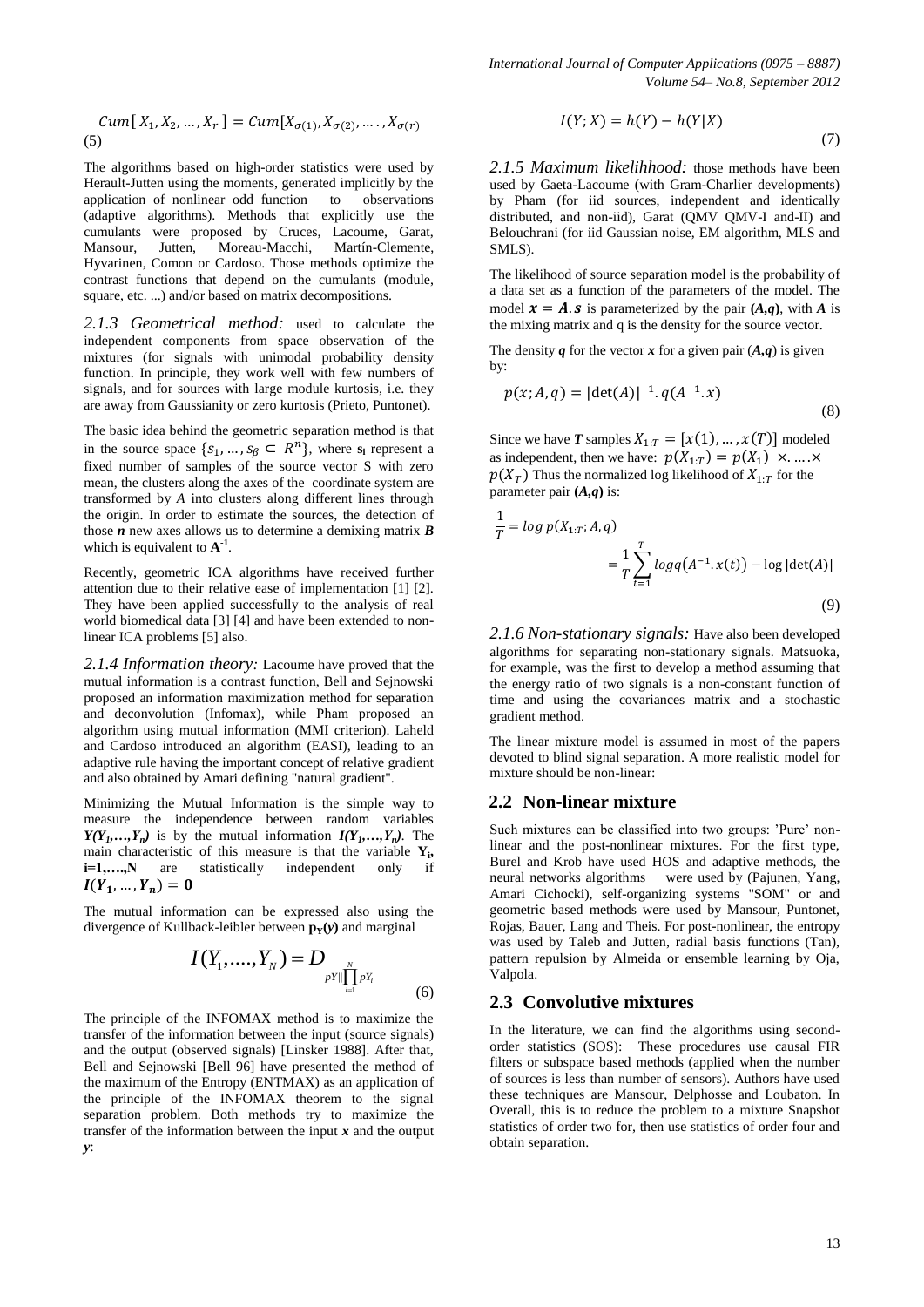The first algorithm using high-order statics to separate two signals was proposed by Jutten, where the channel was considered as a finite impulse response filter ("FIR") generalizing for convolutive mixtures what was developed for linear mixtures, ie separating the sources by imposing the annulation of cross-moments. Charkani improved method of searching for optimal moment-generating functions.

A convolutive mixture problem can be solved using approximations in frequency domain, it's transformed into a linear problem using the Fourier transform. However we still have the problem of indeterminacies permutation. After the Fourier transform and the use of narrowband filters, we use a post-separation process. This solution was proposed by Capdevielle, Trillion, Charkani, Herault, Castedo and Dapena, the latter using cross four order cumulants

## **3. INDEPENDENCE**

The fundamental assumption in many signal separation algorithms is the statistical independence of the sources.

**Theorem 2.1** Let  $x = A$ . **s** be a *n*-dimension regular mixture of mutually independent random variables, with at most one Gaussian,  $y = B.x$  has mutually independent components iff:

**B.A = P.D**, where **P** and **D** are permutation and diagonal matrices, respectively.

 $x_i$  and  $y_j$  are statistical independent if the density function can be factorized :

$$
p(x_i, y_j) = p(x_i) \cdot p(y_j)
$$
\n(10)

Independence must be distinguished from uncorrelatedness, which means that:

$$
E{y_iy_j} - E{y_i}.E{y_j} = 0, \text{ for } i \neq j
$$
\n(11)

Independence is in general a much stronger requirement than uncorrelatedness. If  $y_i$  are statistically independent, then we have:

$$
E\{g_1(y_i). g_2(y_j)\} - E\{g_1(y_i). E\{g_2(y_j)\} = 0, \text{for } i \neq j
$$
\n(12)

for any measurable function  $g_1$  and  $g_2$ .

The statistical independence of the signals means that the cross-cumulants of all orders must be zero, usually, but in the practice, we use the fourth order cumulants. The second order of statistics (SOS) is not sufficient to carry out the separation if the sources have similar covariance matrices

The third-order statistics is not valid for signals with symmetric function probability density function

## **4. SIMULATIONS**

We used four signals (speech), mixed using a random mixing matrix)



**Figure 1 Sources (speech)**



**Figure 2 Mixed sources**



**Figure 3 Estimated sources using AMUSE algorithm**

The performance index  $= 0.484680$  and the mean (SIR) for S  $= 2.5447.$ 



**Figure 4 Estimated sources using FastICA (HOS)**

The performance index =  $0,130668$  and the mean (SIR) for S = 5,9289.